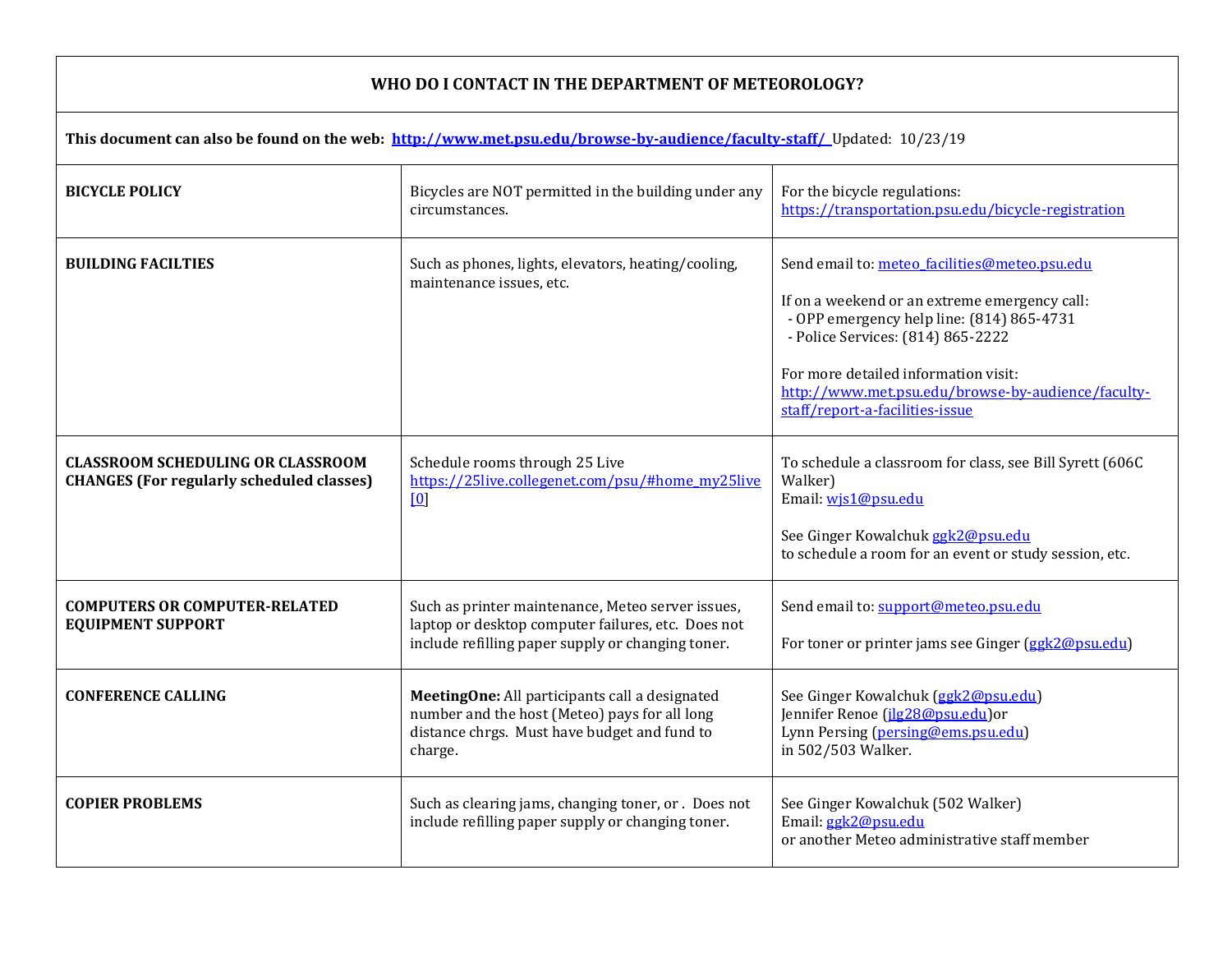| <b>DIGITAL PROJECTORS</b>                                                            | (Mounted in the Ceiling)<br>The projectors in the ceiling of rooms 126, 511, 529,<br>607, 606, 409 are owned by Meteo.<br>Projectors in all other classrooms are maintained by<br>the University (not the Department of Meteo).                                                                       | For Meteo-owned projectors, send email to: L-METEO-<br>SUPPORT@lists.psu.edu<br>For projectors in General Purpose Classrooms, call the<br>classroom hotline:<br>-- On campus: 8-777-0035 or send an email to:<br>TechClass@psu.edu                                                                                                                                           |
|--------------------------------------------------------------------------------------|-------------------------------------------------------------------------------------------------------------------------------------------------------------------------------------------------------------------------------------------------------------------------------------------------------|------------------------------------------------------------------------------------------------------------------------------------------------------------------------------------------------------------------------------------------------------------------------------------------------------------------------------------------------------------------------------|
| <b>EXPRESS MAIL SERVICES</b>                                                         | UPS has a contract with the University and gives us<br>discounted rates, so it should be the primary source<br>for express mail. A University mail form is all that is<br>required (more restrictions for international<br>packages).<br>FedEx can be used if necessary, but the rates are<br>higher. | GROUND and UPS Express - Daily pickup inside Room<br>501 Walker. Place package on top the cabinet next to the<br>toaster oven or if large, on the floor. See office staff for<br>proper shipping label.<br>FedEx: Pickup only occurs when a pickup is scheduled by<br>calling or through their website.<br>For assistance see a member of the Meteo administrative<br>staff. |
| <b>FAXING</b>                                                                        | Faxes sent from the Department of Meteorology<br>must be for University-related business only.<br>Personal faxes are not allowable.                                                                                                                                                                   | See Ginger Kowalchuk (502 Walker)<br>Faculty may use the fax machine located in 502 Walker for<br>University business only.                                                                                                                                                                                                                                                  |
| <b>NEW STUDENT ORIENTATION (NSO)</b><br><b>ADVISING</b><br>(formerly known as FTCAP) | New Student Orientation                                                                                                                                                                                                                                                                               | See Amber DeCosmo (502 Walker)<br>Email: ale11@psu.edu OR<br>Bill Syrett (606C Walker) wis1@psu.edu                                                                                                                                                                                                                                                                          |
| <b>GUEST WIRELESS ACCESS</b>                                                         | For guests who have their own laptop and need to<br>have internet access. Wireless.psu.edu                                                                                                                                                                                                            | Guests can log in on their own.                                                                                                                                                                                                                                                                                                                                              |
| <b>KEYS</b>                                                                          |                                                                                                                                                                                                                                                                                                       | See Ginger Kowalchuk (502 Walker).<br>Email: ggk2@psu.edu                                                                                                                                                                                                                                                                                                                    |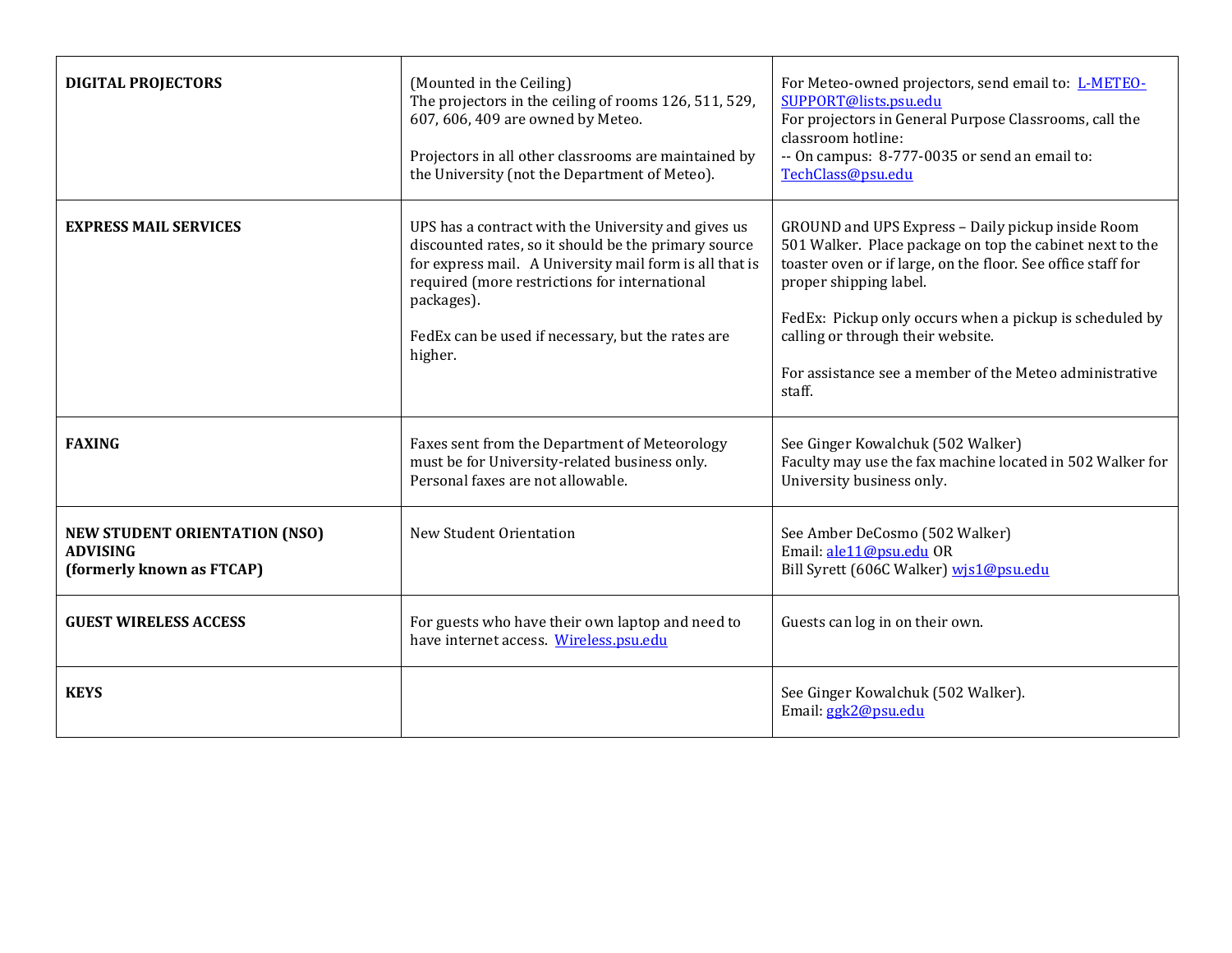| <b>MAILBOXES</b>                        | Mailboxes are in Room 532 Walker. Graduate<br>Students share mailboxes by the first initial of their<br>last name. Most of the other staff have individual<br>mailboxes.                                                                | See Ginger Kowalchuk (502 Walker)<br>Email: ggk2@psu.edu                                                                                                               |
|-----------------------------------------|-----------------------------------------------------------------------------------------------------------------------------------------------------------------------------------------------------------------------------------------|------------------------------------------------------------------------------------------------------------------------------------------------------------------------|
| <b>METEO COMPUTER ACCOUNTS</b>          |                                                                                                                                                                                                                                         | Send an email to: L-METEO-SUPPORT@lists.psu.edu                                                                                                                        |
| <b>MOVING COMPUTERS</b>                 | Do not move computers without permission!<br>Computers are assigned specific ports. You cannot<br>plug a computer into just any port!                                                                                                   | Send email to: L-METEO-SUPPORT@lists.psu.edu                                                                                                                           |
| <b>MOVING FURNITURE</b>                 |                                                                                                                                                                                                                                         | Send email to: meteo_facilities@meteo.psu.edu                                                                                                                          |
| <b>METEO LISTSERVES</b>                 | Your membership on METEO listserves usually<br>happens within a couple days of your appointment<br>(or within a couple days of when you get your<br>email/access account ID.)                                                           | Listserve questions: (502 Walker)<br>Undergrad: Amber DeCosmo ale11@psu.edu<br>Graduate: Karen Corl: kgc8@psu.edu<br>Faculty/Staff: See Ginger Kowalchuk: ggk2@psu.edu |
| <b>METEO MACHINE SHOP</b>               | Authorization required to use. Must show<br>proficiency in using the equipment.                                                                                                                                                         | See Al Moyle (426 Walker)<br>Email: amm14@psu.edu                                                                                                                      |
| <b>METEO WEBSITE CONTENT</b>            | All Meteo faculty, staff, and graduate students will<br>have a profile on the Meteo website, which they may<br>edit themselves. Profile will be added to the website<br>around the same time that you are added to Meteo<br>listserves. | See Ginger Kowalchuk (502 Walker)<br>Email: ggk2@psu.edu                                                                                                               |
| <b>OVERHEAD TRANSPARENCY PROJECTORS</b> | For problems with overheads that are in General<br>Purpose Classrooms that are marked "AV xxxxx" call<br>the classroom hotline.<br>- Classroom Hotline: On campus: 8-777-0035 or<br>send an email to: TechClass@psu.edu                 | Send email to: meteo_facilities@meteo.psu.edu                                                                                                                          |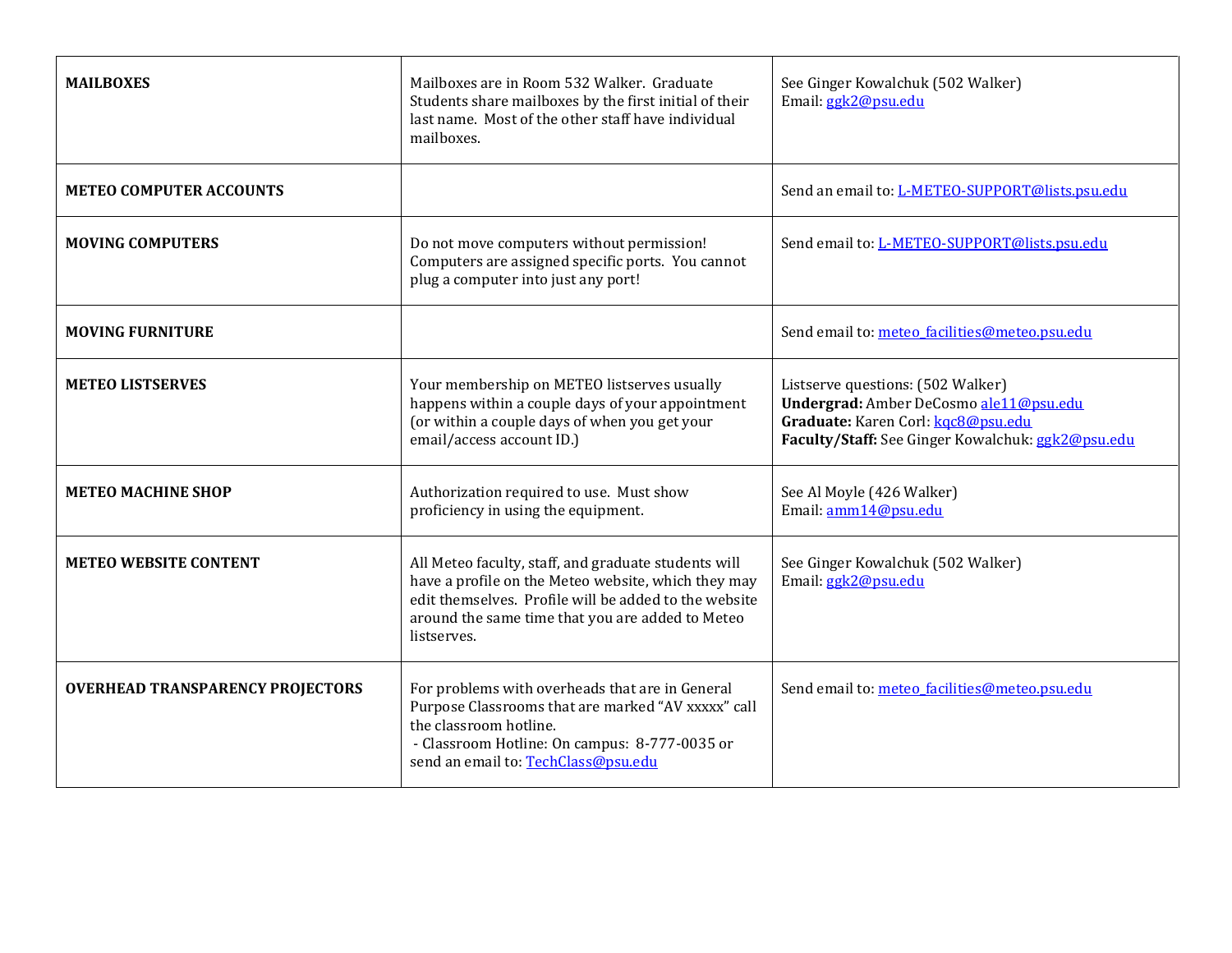| <b>PARKING</b>                                                                  | Handled in the EMS Dean's Office.                                                                      | See Sara Lobb sdl14@psu.edu in 116 Deike                                         |
|---------------------------------------------------------------------------------|--------------------------------------------------------------------------------------------------------|----------------------------------------------------------------------------------|
| SALARY AND PAYROLL (EXCEPT WAGE<br>PAYROLL)                                     |                                                                                                        | See Lynn Persing (503 Walker) persing@ems.psu.edu                                |
| <b>PLACING ORDERS</b>                                                           | Research and general budget expenditures                                                               | See Christy Wellar (502 Walker) Email: clw461@psu.edu                            |
| <b>PROMOTION AND TENURE</b>                                                     |                                                                                                        | See Jenn Renoe (503 Walker) Email: jlg28@psu.edu                                 |
| RESEARCH GRANT MANAGMENT                                                        | Close outs, spendouts, determining where grads are<br>to be paid, PIAFs                                | See Jenn Renoe (503 Walker) Email: jlg28@psu.edu                                 |
| RESERVING ROOMS - CONFERENCE, METEO<br>AND ALL GENERAL-PURPOSE CLASSROOMS       | To check availability and to reserve.<br>https://25live.collegenet.com/psu/#home_my25live              | See Bill Syrett (606C Walker) for Weather Center use.<br>Email: wjs1@psu.edu     |
|                                                                                 |                                                                                                        | Or see Ginger Kowalchuk, ggk2@psu.edu                                            |
|                                                                                 |                                                                                                        | Or Amber DeCosmo ale11@psu.edu                                                   |
| <b>PRINTERS</b>                                                                 | All issues except refilling paper and changing toner<br>(Ginger can change toner and refill paper)     | Send email to: L-METEO-SUPPORT@lists.psu.edu                                     |
| <b>RESERVING EQUIPMENT</b>                                                      | Projectors and laptop.                                                                                 | Check with anyone in the main office, 502 Walker                                 |
| <b>SAFETY</b>                                                                   | For broken glass or glass disposal, chemical spills,<br>battery disposal, etc.                         | See Al Moyle (426 Walker)<br>Email: amm14@psu.edu                                |
| <b>STUDENT ADVISING</b><br><b>GRAD AND UNDERGRAD</b>                            |                                                                                                        | Undergraduate: Amber DeCosmo ale11@psu.edu<br>Graduate: Karen Corl: kgc8@psu.edu |
| <b>SWIPE CARD ACCESS TO WALKER BUILDING</b><br>AND JOEL N. MYERS WEATHER CENTER | Everyone in the department: faculty, staff, graduate<br>and undergraduate students are granted access. | See Ginger Kowalchuk (502 Walker)<br>Email: ggk2@psu.edu                         |
| <b>TELEVISIONS</b>                                                              | <b>Weather Center televisions</b>                                                                      | Send an email to: L-METEO-SUPPORT@lists.psu.edu                                  |